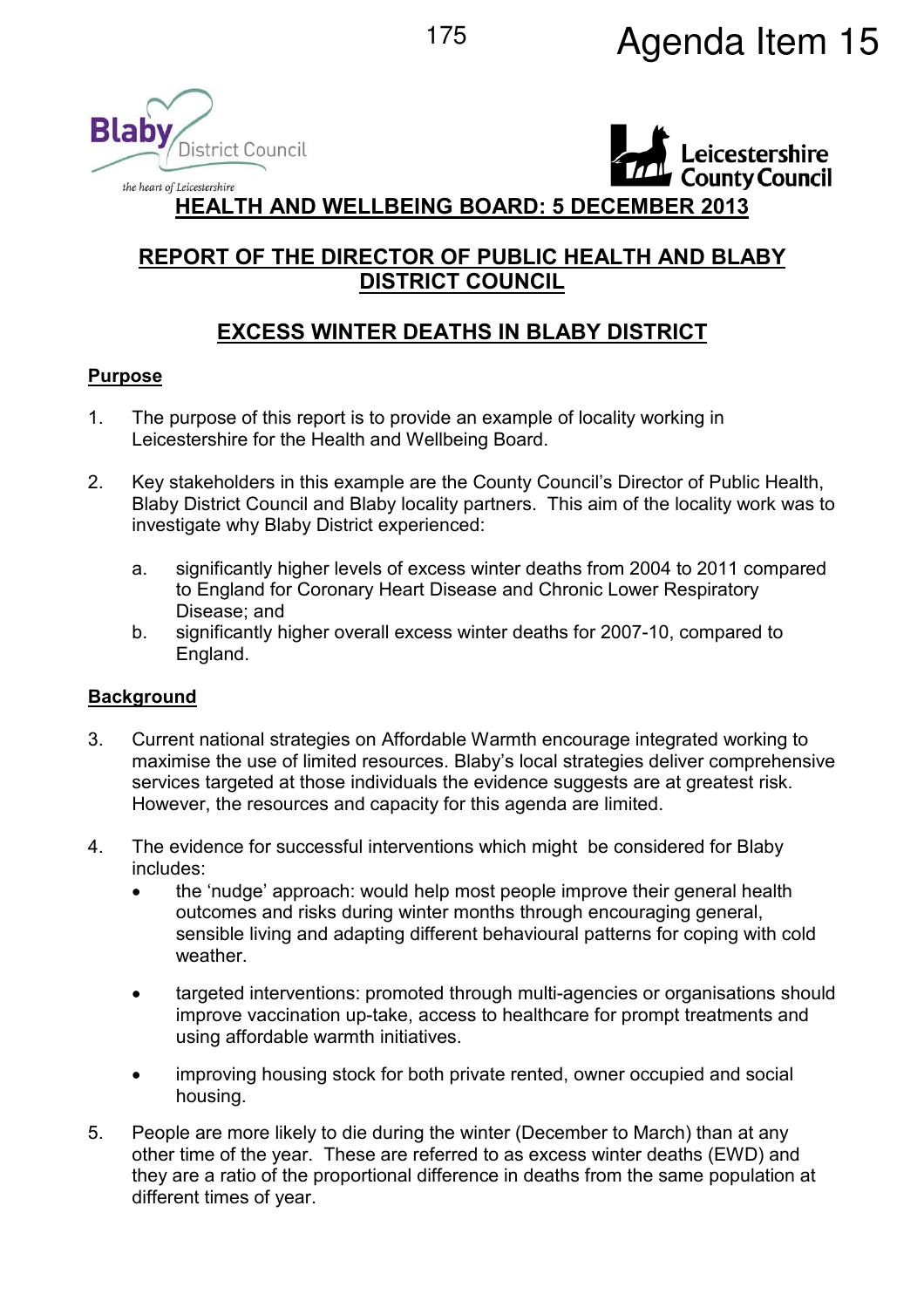- 6. EWD are not an inevitable part of living in a cold climate and they are predominately related to the ability to keep warm in colder seasons and are increased by underlying social inequalities.
- 7. Many people at risk already have an underlying frailty or health condition but are not expected to die from it at that time. Whilst EWD are usually few in numbers, they are mostly avoidable, premature deaths.

#### **Risk factors for Excess Winter Deaths in Blaby**

- 8. A full analysis of known (evidence based) risk factors for excess winter deaths in Blaby identified:
	- No individual ward was at greater risk of excess winter deaths from 2004 to 2011, based on the analysis conducted for this report.
	- The District does not have a significantly older population (18%) compared to Leicestershire.
	- A small proportion of households (1.3%) without central heating compared to Leicestershire and the East Midlands – however, this still equates to 500 households in Blaby.
	- Significantly lower levels of fuel poverty and low income households compared to Leicestershire and England – however, this still equates to 5,634 households in Blaby.
	- There is a low risk of poor air quality or permitted industrial processes<sup>\*</sup> contributing to excess winter deaths in Blaby. (\*Industrial activities that require a permit to operate issued by the local authority or Environment Agency under the Environmental Permitting Regulations 2010 to reduce any pollution they may cause and, in particular, to help improve air quality).
- 9. Factors that may have enhanced the risk of EWD in Blaby include:
	- Higher levels of under-occupancy, which means people may not be heating the whole house and thus may not be efficiently using their heating systems.
	- A significantly higher proportion of people with undiagnosed Coronary Heart Disease (CHD), COPD and Asthma than would be expected. These individuals are at greater risk of excess winter deaths than those people with a diagnosis and receiving appropriate chronic disease care.
	- Significantly lower levels of flu vaccination up-take for those at-risk and under 65 years compared to England.

#### **Recommendations**

- 10. The Health and Wellbeing Board are asked to note the following actions which were taken in Blaby District in response to the data on excess winter deaths in Blaby:
	- 'Keeping Well this Winter' booklet led campaign in Blaby delivered through general and targeted distribution channels: this includes information on top tips on keeping warm, promoting the new NHS 111 phone number, encouraging up-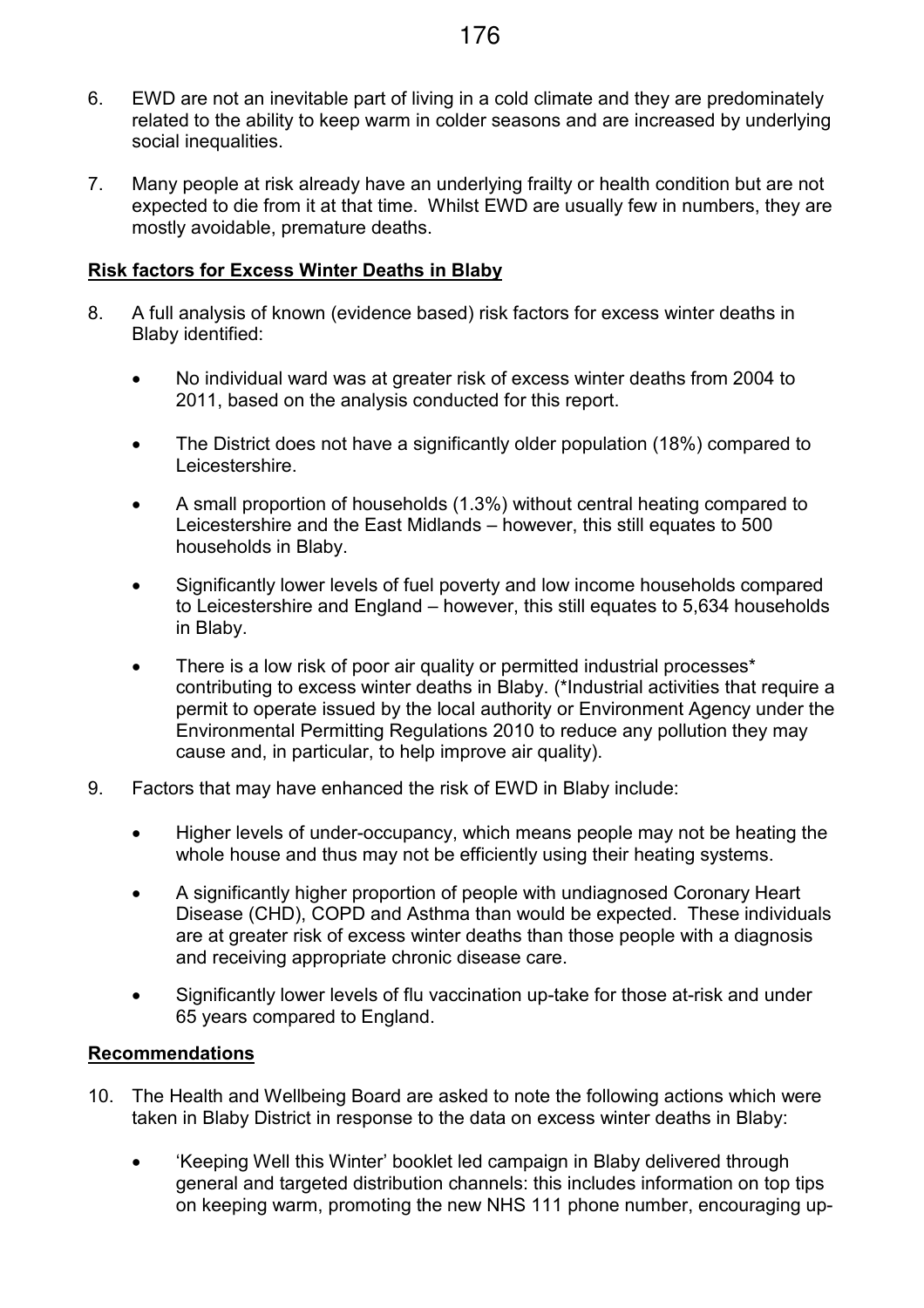take of flu vaccine, New Housing Grant to improve heating in the home and the Green Deal (energy audits for residents). (See attached final draft leaflet)

- Increasing diagnosis rates:
	- COPD: endorsing the East Leicestershire and Rutland CCG Long Term Conditions work, part of which is to increase case findings and prevalence of COPD.
	- o CHD: promotion of the GP delivered Health Checks Programme, a systematic structured programme to identify people at risk of developing Cardiovascular Disease in the next ten years.
- Health and social care working to support the same 'at risk' groups and sharing messages to provide a seamless package of service designed to support and protect the most vulnerable, for example affordable warmth is promoted to patients who are presenting for their flu vaccination.
- Cold Weather Plan: The Director of Public Health was involved with and consulted on the Cold Weather Plan for Leicestershire County Council. The work on WSD in Blaby District and the recent Health Profiles 2013 have led to discussions which have highlighted the need for a Leicestershire EWD Health Needs Assessment in 2014.
- Private sector housing: the private sector housing can now access grants for home improvements such as the Green Deal.
- Public Health Responsibility Deal: working through existing channels for the Responsibility Deal provide local winter health messages to working age people relevant to them and elderly relatives.

## **Publicly accessible background papers**

(A full list of references and literature review is available upon request)

- https://www.gov.uk/government/organisations/department-of-energy-climatechange/series/fuel-poverty-statistics
- ONS Excess Winter Mortality in England and Wales, 2010/11 (Provisional) and 2009/10 (Final)
- ONS 2011 Excess Winter Mortality in England and Wales, 2010/11 (Provisional) and 2009/10 (Final)
- The Eurowinter Group (1997) Cold exposure and winter mortality from ischaemic heart disease, cerebrovascular disease, respiratory disease, and all causes in warm and cold regions of Europe. The Lancet, May 10, 349(9062) pp1341-6.

## **Equality and Human Rights Implications**

11. As highlighted in the evidence reviewed in the full EWD report for Blaby District, demographic factors contribute heavily to population risk of excess winter deaths mainly due to social inequalities. In address risk factors for excess winter deaths this work also contributes to helping reducing social inequalities.